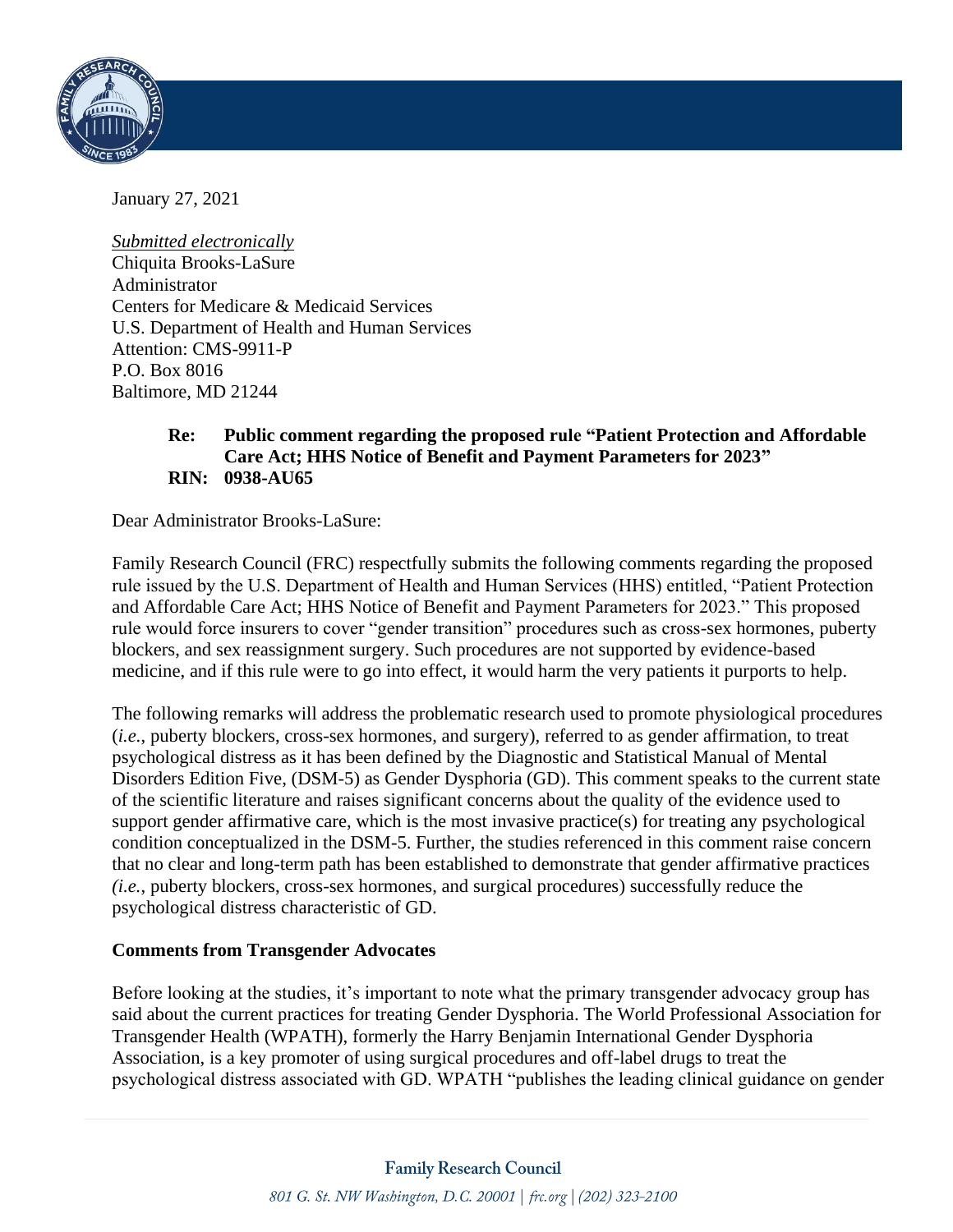dysphoria treatment," guidance that some medical groups claim is a "robust body of scientific evidence" and use to administer puberty blockers, cross-sex hormones, and surgical procedures.<sup>1</sup> But as both the First and Fifth Circuits have explained, WPATH's guidelines "reflect not consensus, but merely one side in a sharply contested medical debate."<sup>2</sup>

A few of the WPATH's own leaders have publicly agreed with the First and Fifth Circuits' explanation of the group's own practice guidelines:

Dr. Stephen Levine, who helped author an early version of WPATH's guidelines, said "that later versions of WPATH were driven by political considerations rather than medical judgment."<sup>3</sup> Dr. Levine said that the guidelines are not "politically neutral" because WPATH is "an advocacy group for the transgendered"—which means that its positions "sometimes conflict" with "scientific" evidence and that the group does not "tolerate" "[s] kepticism and strong alternate views."<sup>4</sup> Dr. Levine added that the field generally is characterized by a "lack of rigorous research" about "the long-term effects of sex reassignment surgery and other gender dysphoria treatments."<sup>5</sup>

Dr. Marci Bowers, who has conducted more than 2,000 gender transition surgeries, known as vaginoplasties, noted that in formulating the guidelines, WPATH "tr[ied] to keep out anyone who doesn't absolutely buy the party line that everything should be affirming," leaving "no room for dissent."<sup>6</sup> And Bowers lamented that many clinics like Planned Parenthood would start giving adolescents cross-sex hormones after just "one visit."<sup>7</sup>

Dr. Levine and Bowers are not the only medical and mental health professionals commenting on the credibility of the scientific evidence used to undergird gender affirmative practices.

### **The State of the Scientific Literature: Consensus Is Not Evidence**

In 2012, the American Psychiatric Association Task Force reported on the treatment of Gender Identity Disorder (now Gender Dysphoria). The report concluded that the "quality of evidence pertaining to most aspects of treatment in all subgroups was determined to be low; however, areas of broad clinical consensus were identified and were deemed sufficient to support recommendations for treatment in all subgroups."<sup>8</sup> Note the use of the phrase "clinical consensus" rather than the term "evidence-based." Although this statement is from 2012, there has been very little change in the literature since the APA made this statement.

<sup>&</sup>lt;sup>1</sup> Amicus Brief, *Brandt v. Rutledge*, No. 21-2875, at 12, 28 (8th Cir. 2021), [https://downloads.frc.org/EF/EF21K36.pdf.](https://downloads.frc.org/EF/EF21K36.pdf)

<sup>2</sup> *Gibson v. Collier*, 920 F.3d 212, 221 (5th Cir. 2019); *Kosilek v. Spencer*, 774 F.3d 63, 78–79 (1st Cir. 2014).

<sup>3</sup> Ibid., 222.

<sup>4</sup> Ibid.

<sup>5</sup> Ibid.

<sup>6</sup> Ibid.

<sup>7</sup> Ibid.

<sup>8</sup> William Byne, et al., "Report of the American Psychiatric Association Task Force on Treatment of Gender Identity Disorder," *Archives of Sexual Behavior* 41 (2012): 759–796, [https://pubmed.ncbi.nlm.nih.gov/22736225/.](https://pubmed.ncbi.nlm.nih.gov/22736225/)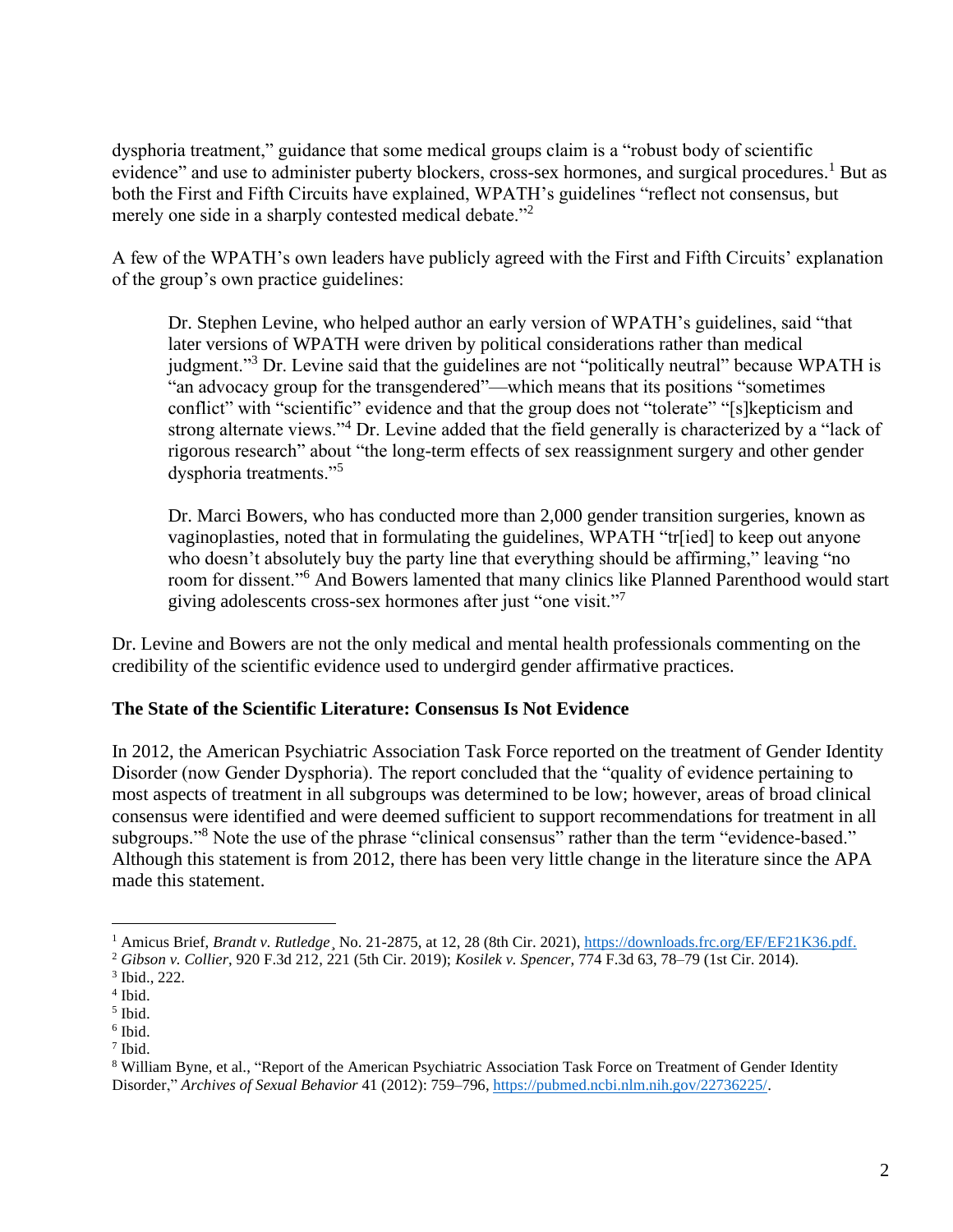A study conducted in 2021 assessed the relationship between gender-affirming practices and mentalhealth outcomes. This study referred back to the APA's earlier conclusion, that "the quality of evidence for treatment of gender dysphoria is low, and consequently, recommendations regarding genderaffirming care have been driven by clinical consensus where empirical evidence is lacking. This [their] study offers new data that substantiate the current clinical consensus by expanding the evidence base in support of gender-affirming surgical care." That is, the researchers who published this comment in 2021 recognized more studies are needed to claim robust empirical support for gender-affirming care that goes beyond clinical consensus.

These concerns certainly apply to the WPATH's guidelines, too, which are not true standards of care. In fact, they cannot be true standards of care because the evidence to support these practices does not exist. In short, these guidelines are "suggestions or recommendations," not "authoritative, unbiased consensus positions designed to produce optimal outcomes."<sup>9</sup> Worse, they are suggestions based on an ideological construct and not solid empirical data.

Given the use of highly physiologically-invasive practices associated with "gender-affirmative care," the nature of these practices should necessitate the highest standard of evidence from studies with a wide range of research methods (*e.g.*, sampling, design). Instead, many of the studies used to support these practices are from cross-sectional studies and are therefore limited in their ability to evaluate the impact of major life-altering pharmaceuticals and surgeries, particularly on minors.

## **Reports on Puberty Blockers**

Start with puberty blockers. These drugs have been portrayed as well-known and whose "effects are reversible."<sup>10</sup> The effects cannot be accurately depicted as reversible because a child blocked from development can never get those years back. There is also evidence that these drugs could have longterm negative effects. At a minimum, as the U.K. High Court explained, "there is real uncertainty over the short and long-term consequences of the treatment with very limited evidence as to its efficacy, or indeed quite what it is seeking to achieve."<sup>11</sup>

Likewise, Britain's recent National Institute for Health and Care Excellence review concluded that no "reliable comparative studies" exist about "the effectiveness and safety of [puberty blockers] for children and adolescents."<sup>12</sup> Advocacy groups like the AAP also say that puberty blockers may have

<sup>&</sup>lt;sup>9</sup> William J. Malone, et al., "Letter to the Editor, Proper Care of Transgender and Gender-diverse Persons in the Setting of Proposed Discrimination: A Policy Perspective," *The Journal of Clinical Endocrinology & Metabolism* 106, no. 8 (2021): e3287–e3288, [https://academic.oup.com/jcem/article/106/8/e3287/6190133.](https://academic.oup.com/jcem/article/106/8/e3287/6190133)

<sup>&</sup>lt;sup>10</sup> Amicus Brief, *Brandt v. Rutledge*, No. 21-2875, at 11 (8th Cir. 2021), [https://downloads.frc.org/EF/EF21K36.pdf.](https://downloads.frc.org/EF/EF21K36.pdf)

<sup>11</sup> *Tavistock* ¶ 134; *see id.* ¶ 73 (noting "no overall improvement in mood or psychological wellbeing"); *see* Amicus Brief, *Brandt v. Rutledge*¸ No. 21-2875 (8th Cir. 2021), [https://downloads.frc.org/EF/EF21K36.pdf.](https://downloads.frc.org/EF/EF21K36.pdf) <https://downloads.frc.org/EF/EF21K36.pdf>

<sup>&</sup>lt;sup>12</sup> "Evidence Review: Gonadotrophin Releasing Hormone Analogues for Children and Adolescents with Gender Dysphoria," National Institute for Health and Care Excellence, March 11, 2021, 40[, https://bit.ly/3kJF3tc.](https://bit.ly/3kJF3tc)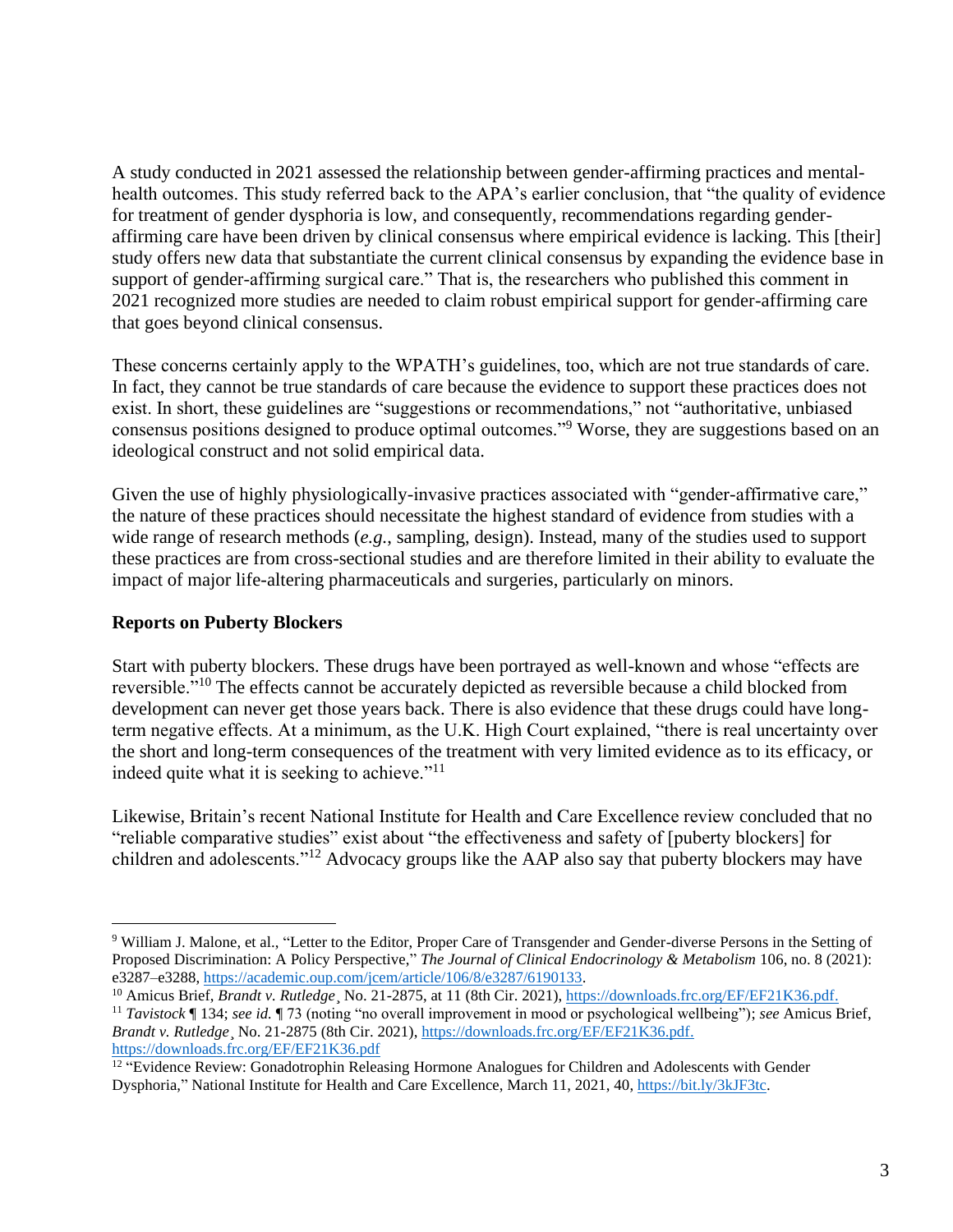"long-term risks, particularly in terms of bone metabolism and fertility" that cannot currently be assessed by the "limited" research available.<sup>13</sup>

In terms of mental health, puberty blockers in adolescents can lead to depression and other emotional disturbances. Some evidence shows "that after a year on [puberty blockers] children reported greater self-harm, and that girls experienced more behavioral and emotional problems and expressed greater dissatisfaction with their body."<sup>14</sup>

Lupron, the most widely-prescribed puberty blocker for females in America, may block hormones that contribute to neurological development, "suppressing peak IQ" levels.<sup>15</sup> As endocrinologist Dr. William Malone has explained, puberty cannot necessarily be "restart[ed]" later: once "the system 'goes to sleep,'" "it may not wake up."<sup>16</sup> Finally, the use of puberty blockers may worsen gender dysphoria by "solidif[ying] the feeling of cross-gender identification."<sup>17</sup>

For these reasons, including the known physiological harms that come through these medical interventions (see attached paper), the U.K High Court found that "the consequences of the treatment are highly complex and potentially lifelong and life changing in the most fundamental way imaginable."<sup>18</sup> "The treatment goes to the heart of an individual's identity, and is thus, quite possibly, unique as a medical treatment."<sup>19</sup> Additionally, Britain's NICE review concluded the "limited evidence for the effectiveness and safety of gender-affirming hormones in children and adolescents with gender dysphoria" consists entirely of studies that are "uncontrolled," "observational," or have "outcomes of very low certainty."<sup>20</sup>

# **The Scientific Evidence Used to Support Transgender Medical Procedures Is Weak**

Despite the learning from other countries, medical interest groups in the United States continue to claim that "research has linked gender-affirming care to a significantly lowered risk of depression, anxiety, and other negative mental health outcomes."<sup>21</sup> For support, medical groups have cited "a study of 50 transgender youth undergoing puberty suppression treatment [that] found that the treatment was associated with decreased depression and improved quality of life over time."<sup>22</sup>

[https://downloads.frc.org/EF/EF21K36.pdf.](https://downloads.frc.org/EF/EF21K36.pdf)

<sup>&</sup>lt;sup>13</sup> Jason Rafferty, et al., "Ensuring Comprehensive Care and Support for Transgender and Gender-Diverse Children and Adolescents," *Pediatrics* 142 (2018): 5[, https://pubmed.ncbi.nlm.nih.gov/30224363/.](https://pubmed.ncbi.nlm.nih.gov/30224363/)

<sup>&</sup>lt;sup>14</sup> Michael Briggs, "Tavistock's Experimentation with Puberty Blockers: Scrutinizing the Evidence," *Transgender Trend*, March 5, 2019, accessed January 27, 2022, [https://www.transgendertrend.com/tavistock-experiment-puberty-blockers/.](https://www.transgendertrend.com/tavistock-experiment-puberty-blockers/)

<sup>&</sup>lt;sup>15</sup> Amicus Brief, *Brandt v. Rutledge*, No. 21-2875 (8th Cir. 2021), [https://downloads.frc.org/EF/EF21K36.pdf.](https://downloads.frc.org/EF/EF21K36.pdf)

<sup>&</sup>lt;sup>16</sup> Amicus Brief, *Brandt v. Rutledge*, No. 21-2875 (8th Cir. 2021), [https://downloads.frc.org/EF/EF21K36.pdf.](https://downloads.frc.org/EF/EF21K36.pdf) <sup>17</sup> *Tavistock* ¶ 76; *see* Amicus Brief, *Brandt v. Rutledge*¸ No. 21-2875 (8th Cir. 2021),

<sup>18</sup> *Tavistock* ¶ 134; *see* Amicus Brief, *Brandt v. Rutledge*¸ No. 21-2875 (8th Cir. 2021), [https://downloads.frc.org/EF/EF21K36.pdf.](https://downloads.frc.org/EF/EF21K36.pdf)

 $^{19}$   $I$ *d*.

<sup>&</sup>lt;sup>20</sup> "Evidence Review: Gender-Affirming Hormones for Children and Adolescents with Gender Dysphoria," National Institute for Health and Care Excellence, March 11, 2021 50, [https://bit.ly/3chUxA3.](https://bit.ly/3chUxA3)

<sup>&</sup>lt;sup>21</sup> Amicus Brief, *Brandt v. Rutledge*, No. 21-2875, at 12 (8th Cir. 2021), [https://downloads.frc.org/EF/EF21K36.pdf.](https://downloads.frc.org/EF/EF21K36.pdf)

<sup>&</sup>lt;sup>22</sup> Amicus Brief, *Brandt v. Rutledge*, No. 21-2875, at 12, 13 (8th Cir. 2021), [https://downloads.frc.org/EF/EF21K36.pdf.](https://downloads.frc.org/EF/EF21K36.pdf)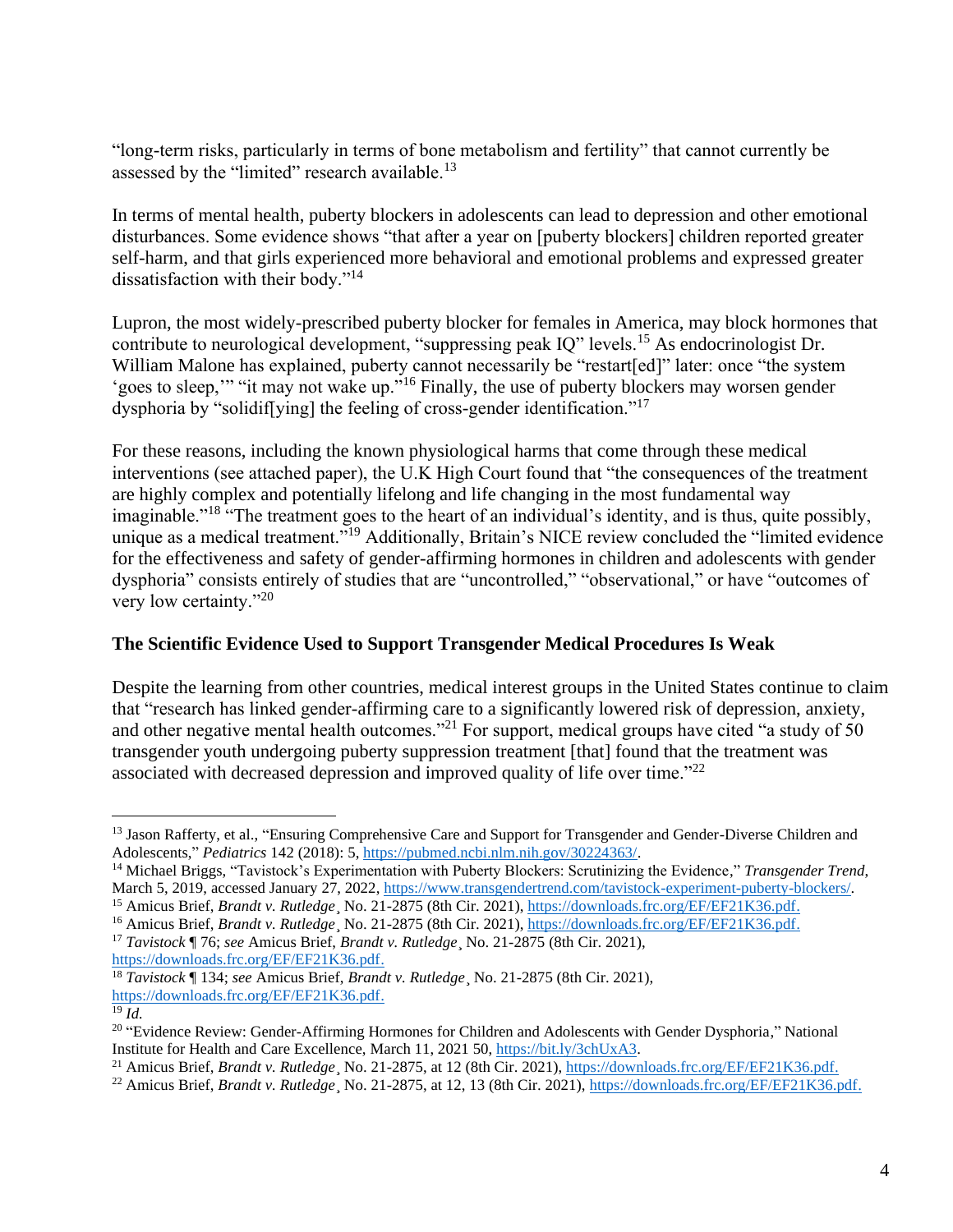That study—contrary to the medical group's claims of "robust" evidence—acknowledged that "there are few data concerning the impact of endocrine intervention on psychological function in transgender youth."<sup>23</sup> And the study's results are weak at best. Of 116 participants who entered the study, less than 50 percent completed it. Forty-seven participants were given drugs, and three participants were not. Many participants were older than age  $18$ —as old as  $25.^{24}$  A non-randomized control group (participants given no drugs) of *three* participants is deficient, and the study makes no attempt to compare outcomes between the groups. Because the study makes little effort to control for other relevant variables, the study could not show any causal relationship between gender transition treatments and outcomes. Finally, according to the study itself, "most predictors did not reach statistical significance."<sup>25</sup> No entity concerned with evidence-based medicine would place so much reliance on this study.

Medical groups in support of transgender procedures have also referenced "[a] systemic analysis of 25 years of peer-reviewed articles found a robust consensus that gender-affirming treatments, including treatments such as hormone therapy, improve the overall wellbeing of transgender individuals."<sup>26</sup> This analysis only confirms the lack of any "robust" evidence here. The analysis says *nothing* about this issue—gender transition drugs and surgeries *for children*—and it concedes that even as to adults, available evidence is "limited" and seldom involves "prospective studies or randomized control trials."27

Likewise, groups advocating gender affirmative practices cite "multiple studies have revealed longterm positive outcomes for transgender people who have undergone puberty suppression."<sup>28</sup> But the study by Anna Van der Miesen et al., explicitly rejected these groups' proposition, stating that it does "not provide evidence about the direct benefits of puberty suppression over time and long-term mental health outcomes."<sup>29</sup> According to the study, "Conclusions about long-term benefits of puberty suppression should thus be made with extreme caution needing prospective long-term follow-up studies with a repeated measure design with individuals being followed over time.<sup>330</sup> Yet, scientific groups

<sup>&</sup>lt;sup>23</sup> Christal Achille, et al., "Longitudinal impact of gender-affirming endocrine intervention on the mental health and wellbeing of transgender youths: preliminary results," *International Journal of Pediatric Endocrinology* 8 (2020), [https://ijpeonline.biomedcentral.com/articles/10.1186/s13633-020-00078-2.](https://ijpeonline.biomedcentral.com/articles/10.1186/s13633-020-00078-2)

<sup>24</sup> Ibid., Tbl. 1; *see also* Ibid., Tbl. 2 (apparently noting that 24 participants were only given cross-sex hormones).  $25$  Ibid.

<sup>26</sup> Amicus Brief, *Brandt v. Rutledge*¸ No. 21-2875, at 13 (8th Cir. 2021), [https://downloads.frc.org/EF/EF21K36.pdf.](https://downloads.frc.org/EF/EF21K36.pdf) <sup>27</sup> "What does the scholarly research say about the effect of gender transition on transgender well-being?," Cornell University, accessed January 27, 2022, [https://whatweknow.inequality.cornell.edu/topics/lgbt-equality/what-does-the](https://whatweknow.inequality.cornell.edu/topics/lgbt-equality/what-does-the-scholarly-research-say-about-the-well-being-of-transgender-people/)[scholarly-research-say-about-the-well-being-of-transgender-people/.](https://whatweknow.inequality.cornell.edu/topics/lgbt-equality/what-does-the-scholarly-research-say-about-the-well-being-of-transgender-people/)

<sup>28</sup> Amicus Brief, *Brandt v. Rutledge*¸ No. 21-2875, at 14 (8th Cir. 2021), [https://downloads.frc.org/EF/EF21K36.pdf.](https://downloads.frc.org/EF/EF21K36.pdf) <sup>29</sup> Anna I. R. van der Miesen, et al., "Psychological Functioning in Transgender Adolescents Before and After Gender-Affirmative Care Compared With Cisgender General Population Peers," *Journal of Adolescent Health* 66 (2020): 669, 703, [https://www.sciencedirect.com/science/article/abs/pii/S1054139X20300276.](https://www.sciencedirect.com/science/article/abs/pii/S1054139X20300276) <sup>30</sup> Ibid.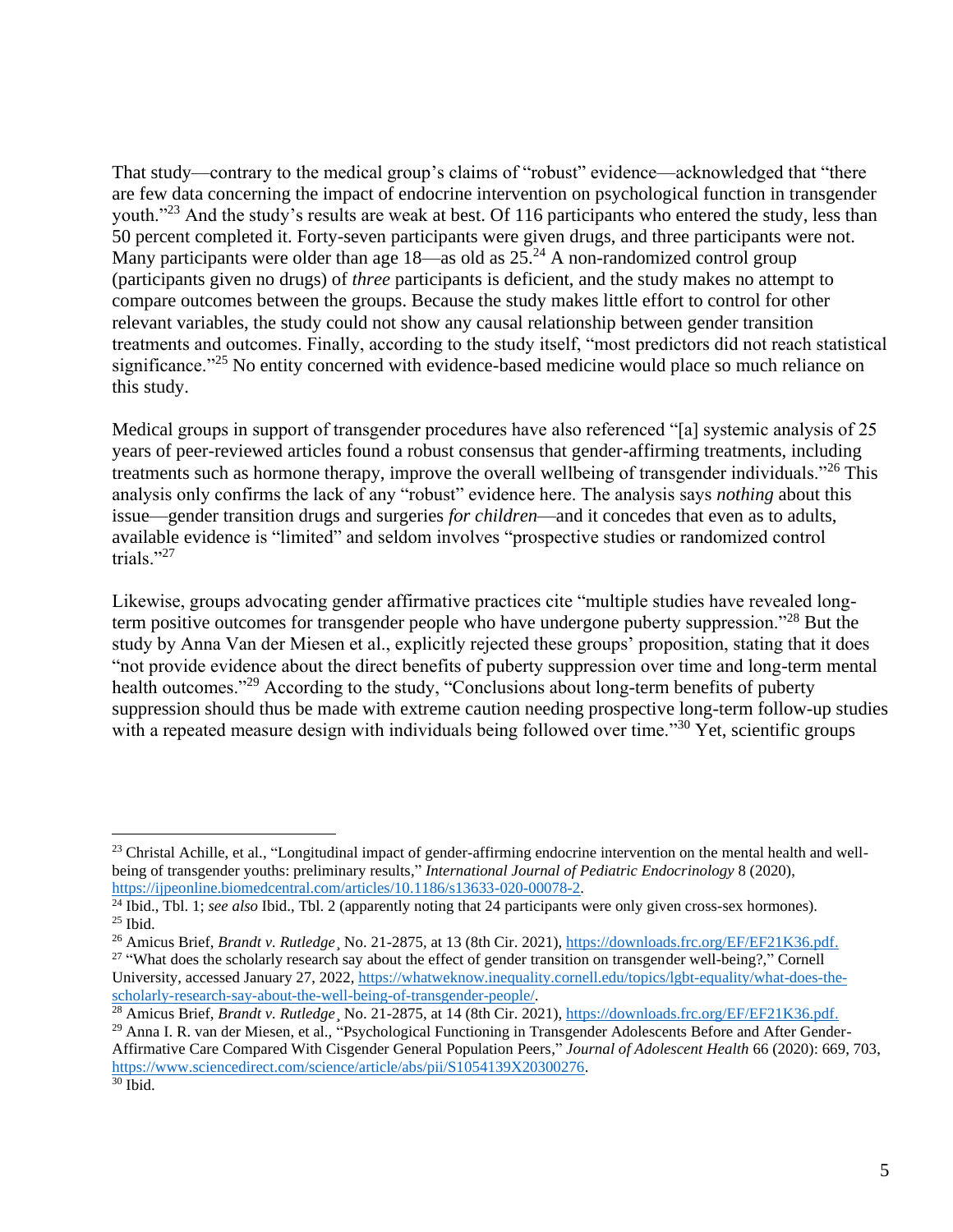acting in good faith would not say that a study "reveal[s] long-term positive outcomes"<sup>31</sup> when it expressly repudiates that reading.<sup>32</sup>

Regarding the claim of "long-term positive outcomes," medical groups cite a 2014 study by de Vries et al.<sup>33</sup> The study looked at a mere 55 people, drawn with self-selection problems from an initial group of nearly 200.<sup>34</sup> The study acknowledged that the self-selected group was "different from the transgender youth in community samples."<sup>35</sup> ("[A] selection bias could exist"). No control group existed. And the study found that gender dysphoria and "body image difficulties persisted through puberty suppression"; in fact, these problems were *worse* after puberty suppression drugs were used than before.<sup>36</sup> This study also found only a "small amount of scientific evidence of the medical safety and efficacy and the psychological efficacy" of treatments that have been featured as "robust" evidence.<sup>37</sup>

As for the commonly-cited high risk for suicide, particularly among minors who identify as transgender, groups have repeatedly cited a study by Turban et al., which used responses from an online survey drawn from trans-affirming websites as "data." The problem with this study is that it "excluded those who underwent medical intervention and then subsequently stopped identifying as transgender," and, of course, "those who actually committed suicide."<sup>38</sup> "73% of respondents who reported having taken puberty blockers" "said they started on them *after* the age of 18 years"—which is even not when puberty blockers are prescribed.<sup>39</sup> The study itself concedes that it "does not allow for determination of causation."<sup>40</sup>

### **Admission of Harm Is Rising**

On the other hand, a growing body of evidence shows gender transition drugs and surgeries harm children (see the attached paper). Specifically, these interventions are risky and unnecessary as there is also evidence that up to 94 percent of children experiencing gender dysphoria no longer suffer from it by adulthood. This finding has been supported by WPATH's guidelines which report that 73 to 94 percent of children referred for gender dysphoria have conditions that do not "continue into

<sup>&</sup>lt;sup>31</sup> Amicus Brief, *Brandt v. Rutledge* No. 21-2875, at 14 (8th Cir. 2021), [https://downloads.frc.org/EF/EF21K36.pdf.](https://downloads.frc.org/EF/EF21K36.pdf)  $32$  Ibid. It is also worth noting that the study controls for few variables and relies on self-reported data rather than "a diagnosis of any mental health condition made by clinical assessment."

<sup>&</sup>lt;sup>33</sup> Amicus Brief, *Brandt v. Rutledge*, No. 21-2875, Br. 14 n.54, (8th Cir. 2021), [https://downloads.frc.org/EF/EF21K36.pdf.](https://downloads.frc.org/EF/EF21K36.pdf)

<sup>&</sup>lt;sup>34</sup> Amicus Brief, *Brandt v. Rutledge*, No. 21-2875 (8th Cir. 2021), [https://downloads.frc.org/EF/EF21K36.pdf.](https://downloads.frc.org/EF/EF21K36.pdf)

<sup>35</sup> Amicus Brief, *Brandt v. Rutledge*¸ No. 21-2875 (8th Cir. 2021), [https://downloads.frc.org/EF/EF21K36.pdf.](https://downloads.frc.org/EF/EF21K36.pdf)

<sup>36</sup> Amicus Brief, *Brandt v. Rutledge*¸ No. 21-2875 (8th Cir. 2021), [https://downloads.frc.org/EF/EF21K36.pdf.](https://downloads.frc.org/EF/EF21K36.pdf)

<sup>&</sup>lt;sup>37</sup> Amicus Brief, *Brandt v. Rutledge*, No. 21-2875 (8th Cir. 2021), [https://downloads.frc.org/EF/EF21K36.pdf.](https://downloads.frc.org/EF/EF21K36.pdf)

<sup>38</sup> Michael Biggs, "Puberty Blockers and Suicidality in Adolescents Suffering from Gender Dysphoria," *Archives of Sexual Behavior* 49 (2020): 2227-29, [https://link.springer.com/article/10.1007/s10508-020-01743-6.](https://link.springer.com/article/10.1007/s10508-020-01743-6)

 $39$  Ibid.

<sup>40</sup> Jack K. Turban, et al., "Pubertal Suppression for Transgender Youth and Risk of Suicidal Ideation," *Pediatrics* 145, no. 2 (2020)[, https://www.ncbi.nlm.nih.gov/pmc/articles/PMC7073269/.](https://www.ncbi.nlm.nih.gov/pmc/articles/PMC7073269/)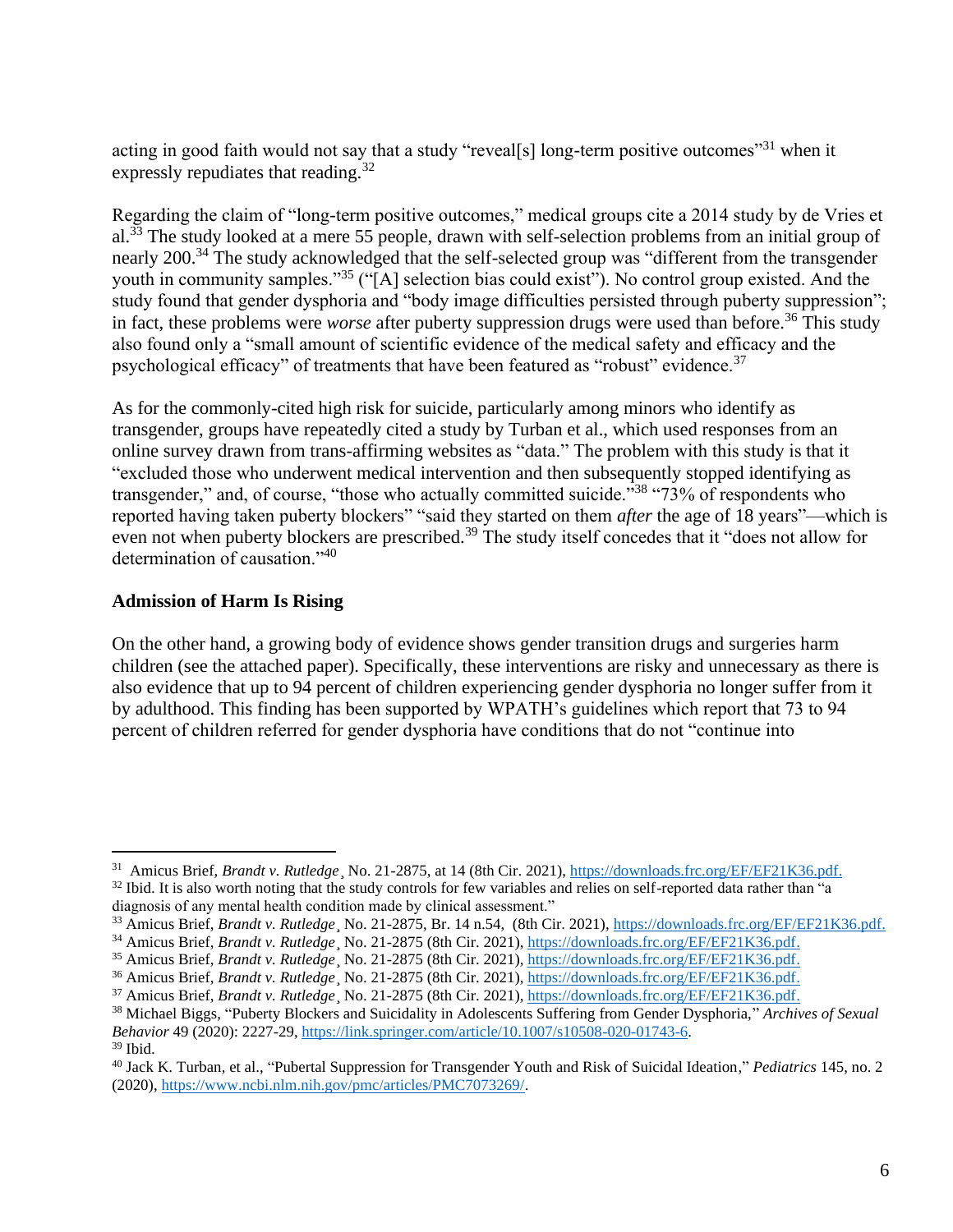adulthood."<sup>41</sup> And the medical groups' own study says that "predicting individual persistence at a young age will always remain difficult."<sup>42</sup> Other studies confirm that most children desist.<sup>43</sup>

However, if a child is introduced to puberty blockers to prevent normal development, once they are used, they almost always lead to the use of cross-sex hormones that permanently alter the child's body. For this reason, many countries—the United Kingdom, Sweden, and Finland included—are moving away from these experimental interventions.

## **A New Cohort, but an Old and Untested Method**

The protocols for gender affirmation procedures were designed 15 years ago and have no application to the patient population now presenting with gender dysphoria—overwhelmingly, adolescent females.

Since 2008, the share of biological female college students identifying as transgender has increased 100-fold.<sup>44</sup> Twice as many girls as boys struggle with gender dysphoria, when just a few years ago, it was the opposite.<sup>45</sup> At the same time, "the number of gender clinics in the U.S. has grown from one in 2007 to hundreds today."<sup>46</sup> Medical professionals have called this rise in female gender dysphoria a "clinical phenomenon" with "uncertain diagnostic significance making up a substantial proportion."<sup>47</sup> Many attribute this change to the rise of "rapid onset gender dysphoria."<sup>48</sup> (The professor who coined the phrase was promptly relieved of her position.<sup>49</sup>)

The lead author of the Dutch study recently cautioned practitioners about using the Dutch Protocol to treat the more recent wave of girls who present as adolescents with gender dysphoria, calling this a "new developmental pathway … involving youth with postpuberty adolescent-onset transgender

<sup>43</sup> *E.g.*, Madeleine S.C. Wallien and Peggy T. Cohen-Kettenis, "Psychosexual outcome of gender-dysphoric children," Journal of the American Academy of Child and Adolescent Psychiatry 47, no. 12 (2008): 1413–1423,

[https://pubmed.ncbi.nlm.nih.gov/18981931/;](https://pubmed.ncbi.nlm.nih.gov/18981931/) "A follow-up study of boys with gender identity disorder," Devita Singh Ph.D. Dissertation, University of Toronto, 2012, [http://images.nymag.com/images/2/daily/2016/01/SINGH-DISSERTATION.pdf.](http://images.nymag.com/images/2/daily/2016/01/SINGH-DISSERTATION.pdf) 44 "Undergraduate Student Reference Group," American College Health Association – National College Health Assessment, Spring 2021, [https://www.acha.org/documents/ncha/NCHA-III\\_SPRING-](https://www.acha.org/documents/ncha/NCHA-III_SPRING-2021_UNDERGRADUATE_REFERENCE_GROUP_DATA_REPORT.pdf)[2021\\_UNDERGRADUATE\\_REFERENCE\\_GROUP\\_DATA\\_REPORT.pdf.](https://www.acha.org/documents/ncha/NCHA-III_SPRING-2021_UNDERGRADUATE_REFERENCE_GROUP_DATA_REPORT.pdf)

<sup>45</sup> Amicus Brief, *Brandt v. Rutledge*¸ No. 21-2875 (8th Cir. 2021), [https://downloads.frc.org/EF/EF21K36.pdf.](https://downloads.frc.org/EF/EF21K36.pdf) <sup>46</sup> *Id.*

<sup>&</sup>lt;sup>41</sup> "Standards of Care for the Health of Transexual, Transgender, and Gender-Nonconforming People," World Professional Association for Transgender Health, 11,

[https://www.wpath.org/media/cms/Documents/SOC%20v7/SOC%20V7\\_English2012.pdf?\\_t=1613669341.](https://www.wpath.org/media/cms/Documents/SOC%20v7/SOC%20V7_English2012.pdf?_t=1613669341)

<sup>&</sup>lt;sup>42</sup> Annelou L.C. de Vries, et al., "Young Adult Psychological Outcome After Puberty Suppression and Gender Reassignment," Pediatrics 134, no. 4 (2014)[, https://pubmed.ncbi.nlm.nih.gov/25201798/.](https://pubmed.ncbi.nlm.nih.gov/25201798/)

<sup>47</sup> *Id.*

<sup>48</sup> Abigail Shrier, "When Your Daughter Defies Biology," *The Wall Street Journal*, January 6, 2019, accessed January 27, 2022, [https://on.wsj.com/3nlHUKD.](https://on.wsj.com/3nlHUKD)

<sup>49</sup> Abigail Shrier*,* "Top Trans Doctors Blow the Whistle on 'Sloppy' Care," *Common Sense*, October 4, 2021, accessed January 27, 2022[, https://bariweiss.substack.com/p/top-trans-doctors-blow-the-whistle.](https://bariweiss.substack.com/p/top-trans-doctors-blow-the-whistle)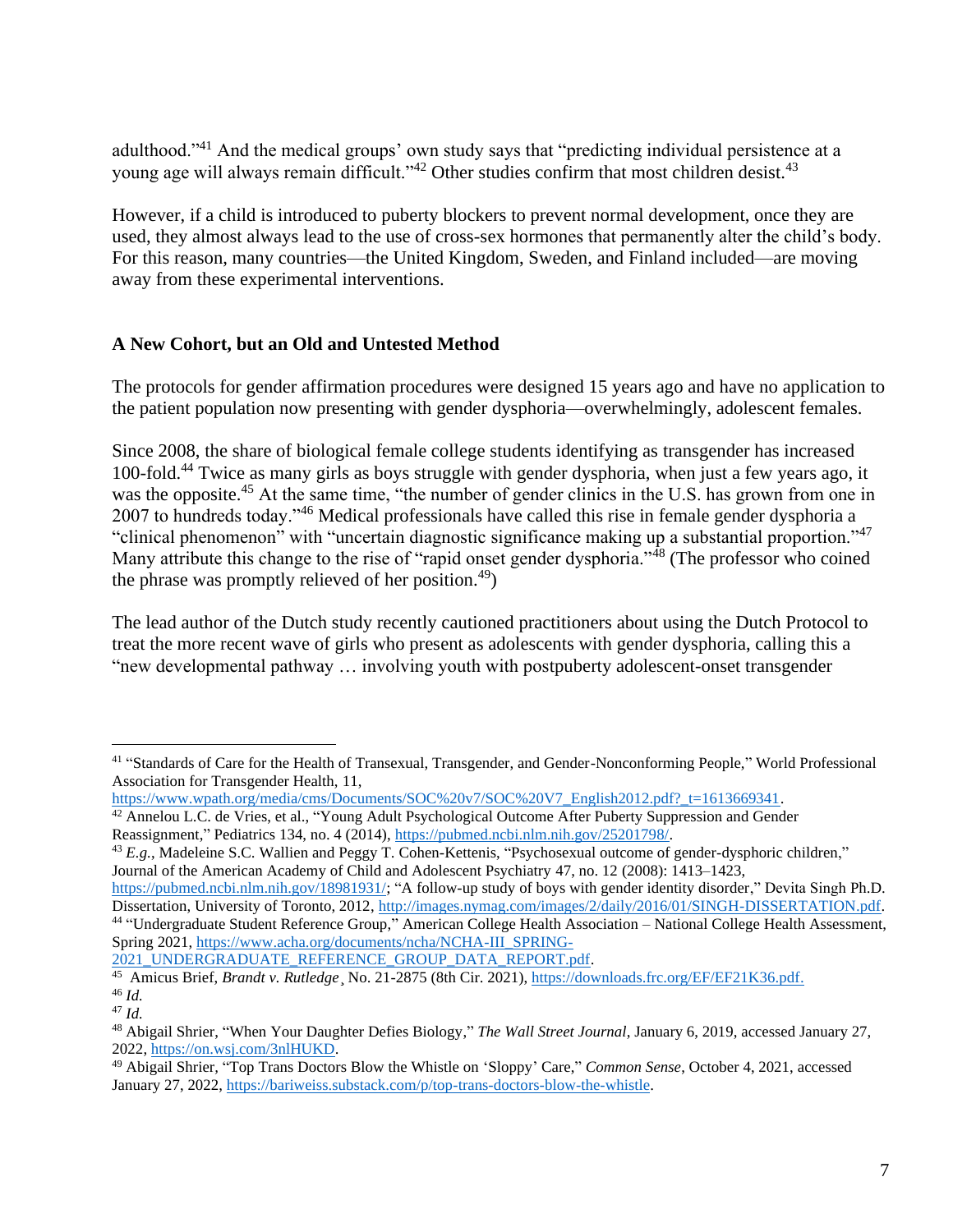histories."<sup>50</sup> "According to the original Dutch protocol," she noted, "one of the criteria to start puberty suppression was a presence of gender dysphoria from early childhood," while now "the older presenting youth simply experienced gender history events at older ages."<sup>51</sup>

Another of the original Dutch protocol researchers agrees. Thomas Steensma, a researcher at the Center of Expertise on Gender Dysphoria, explained that it is unknown "whether studies we have done in the past can still be applied to this time. Many more children are registering, and [are] also a different type."<sup>52</sup> Youth "with post puberty adolescent-onset transgender histories" were not studied in the earlier evaluations.<sup>53</sup> Steensma criticized American physicians for "blindly adopting [the Dutch] research" without accounting for the change in population of gender dysphoria patients. $54$ 

Particularly given this new population, it is reasonable and responsible to put a hold on experimental treatments on unstudied patient groups. As one leading gender transition doctor—a WPATH board member—cautioned, "we're going to have more young adults who will regret having gone through this process" thanks to doctors "[r]ushing people through the medicalization'" and failing "to evaluate the mental health of someone historically in current time, and to prepare them for making such a lifechanging decision."<sup>55</sup>

## **Regret: An Understudied Reality**

There are also growing reports from those referred to as detransitioners. Many who *are* coerced into experimental medical interventions later regret that irreversible decision. One recent study, although limited in design, found that 60 percent of those who detransitioned "bec[ame] more comfortable identifying as their natal sex" and most "felt that they did not receive an adequate evaluation from a doctor" "before starting transition."<sup>56</sup>

In this study, participants recognized that there were other root causes for Gender Dysphoria that were not addressed, and the transitioning process prevented them from addressing the true source of distress:

> a. **58 percent** said the GD was caused by trauma or a mental health condition

<sup>56</sup> Lisa Littman, "Individuals Treated for Gender Dysphoria with Medical and/or Surgical Transition Who Subsequently Detransitioned: A Survey of 100 Detransitioners," *Archives of Sexual Behavior* 50 (2021), [https://link.springer.com/article/10.1007/s10508-021-02163-w.](https://link.springer.com/article/10.1007/s10508-021-02163-w)

<sup>50</sup> Annelou L.C. de Vries, "Challenges in Timing Puberty Suppression for Gender-Nonconforming Adolescents," *Pediatrics* 146, no. 4 (2020), [https://publications.aap.org/pediatrics/article/146/4/e2020010611/79688/Challenges-in-Timing-Puberty-](https://publications.aap.org/pediatrics/article/146/4/e2020010611/79688/Challenges-in-Timing-Puberty-Suppression-for)[Suppression-for.](https://publications.aap.org/pediatrics/article/146/4/e2020010611/79688/Challenges-in-Timing-Puberty-Suppression-for)

 $\overline{51}$  Ibid.

 $52$  Grace Williams, "Dutch puberty-blocker pioneer: Stop 'blindly adopting our research'," 4th Wave Now, March 16, 2021, accessed January 27, 2022, [https://bit.ly/3nj6onT.](https://bit.ly/3nj6onT)

<sup>53</sup> Ibid.

 $54$  Ibid.

<sup>55</sup> Amicus Brief, *Brandt v. Rutledge*¸ No. 21-2875 (8th Cir. 2021), [https://downloads.frc.org/EF/EF21K36.pdf.](https://downloads.frc.org/EF/EF21K36.pdf)